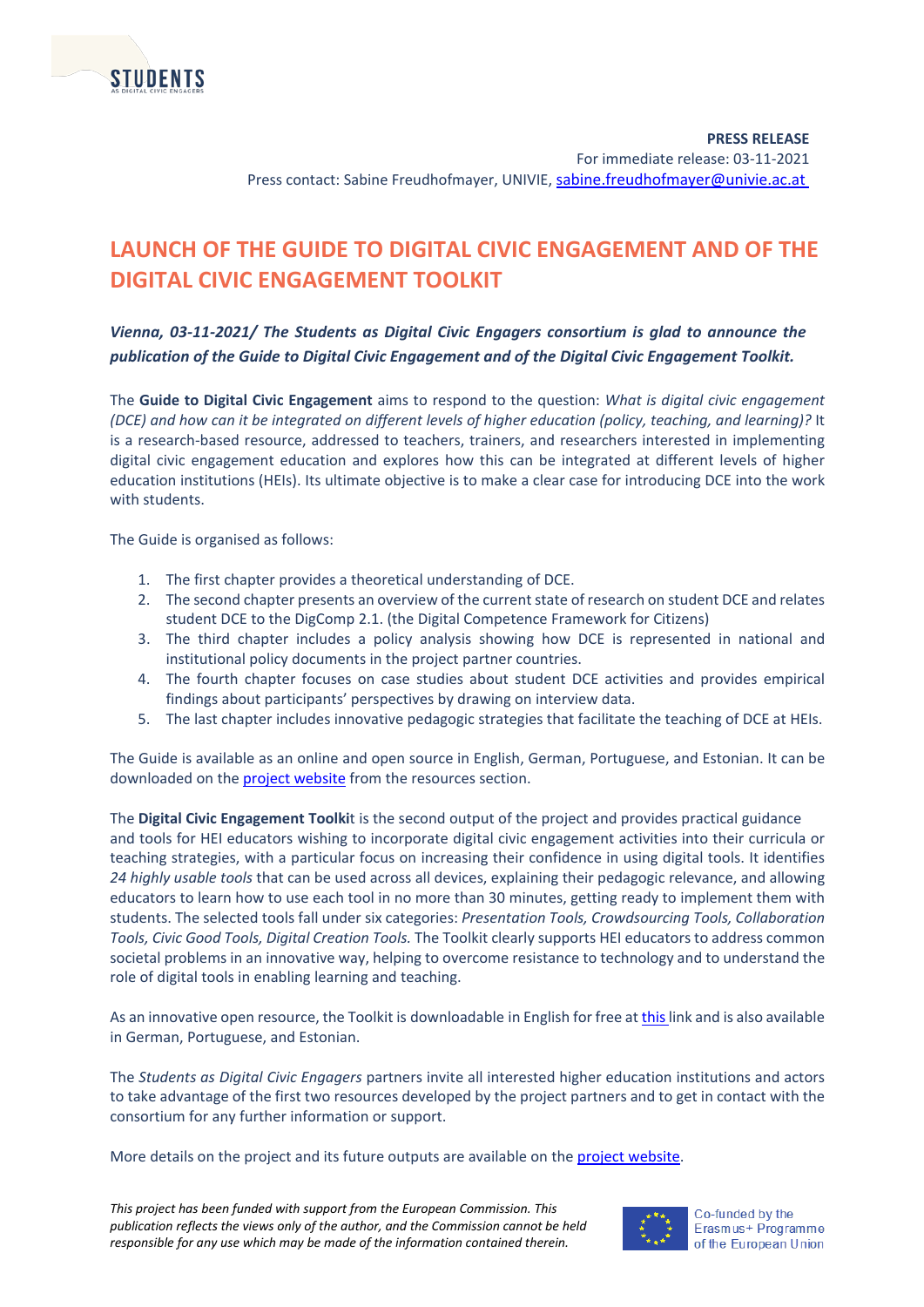

**ACTIVE STUDENTS FORM THE BACKBONE OF STRONG AND DEMOCRATIC UNIVERSITIES, CONTRIBUTE TO SUSTAINABLE GROWTH AND AN INCLUSIVE SOCIETY.**  **Higher** education *institutions*  $(HF(s))$ encourage civic engagement either as an optional activity (extra-curricular activities) or as part of their study programmes (earning credits) offering engagement methods such as volunteering in a student union, in mentoring, or engaging in service-learning. However, against the background of the COVID19 pandemic and resulting European solidarity movement, there are strong arguments in favour of awarding civic engagement a larger role, not as a "Third Mission" activity but intrinsically linked to the quality of teaching and learning across all disciplines.

Researchers have found a consistent and statistically significant relationship between civic engagement and academic engagement. Students who engage in civic issues engage in academic praxis, linking theory to action; they strengthen key competences of critical thinking. communication and collaboration: and they intelligence develop emotional and conscientious empathy as part of a community. Digital tools widen opportunities for civic engagement. The creative use of digital technology not only broadens the field of student engagement and solves problems in society, but it is also potentially transformative, supporting students in civic activities by offering digital services.

### **OBJECTIVES**

More needs to be done to innovate in

civic education across HEIs. In response, our objective is clear: to empower students to become confident civic engagers making the most of available digital technologies. To achieve this, we will work with HE managers and academic staff to introduce a flexible digital civic engagement toolkit and syllabus that work across subjects and disciplines.

### **OUR SPECIFIC OBJECTIVES ARE:**



Increase awareness & commitment in HEIs regarding the benefits of teaching digital civic engagement.



Train 30 teaching staff & reach 180 more to enhance their digital pedagogic skills and align civic engagement with their academic programmes of study.



Maximise the number of students learning & participating in digital civic engagement through self-led online learning complementary to their academic study.



Co-funded by the Erasmus+ Programme of the European Union

This project has been funded with support from the European Commission. The author is solely responsible for this publication (communication) and the Commission accepts no responsibility for any use may be made of the information contained therein 2020-1-AT01-KA203-078125